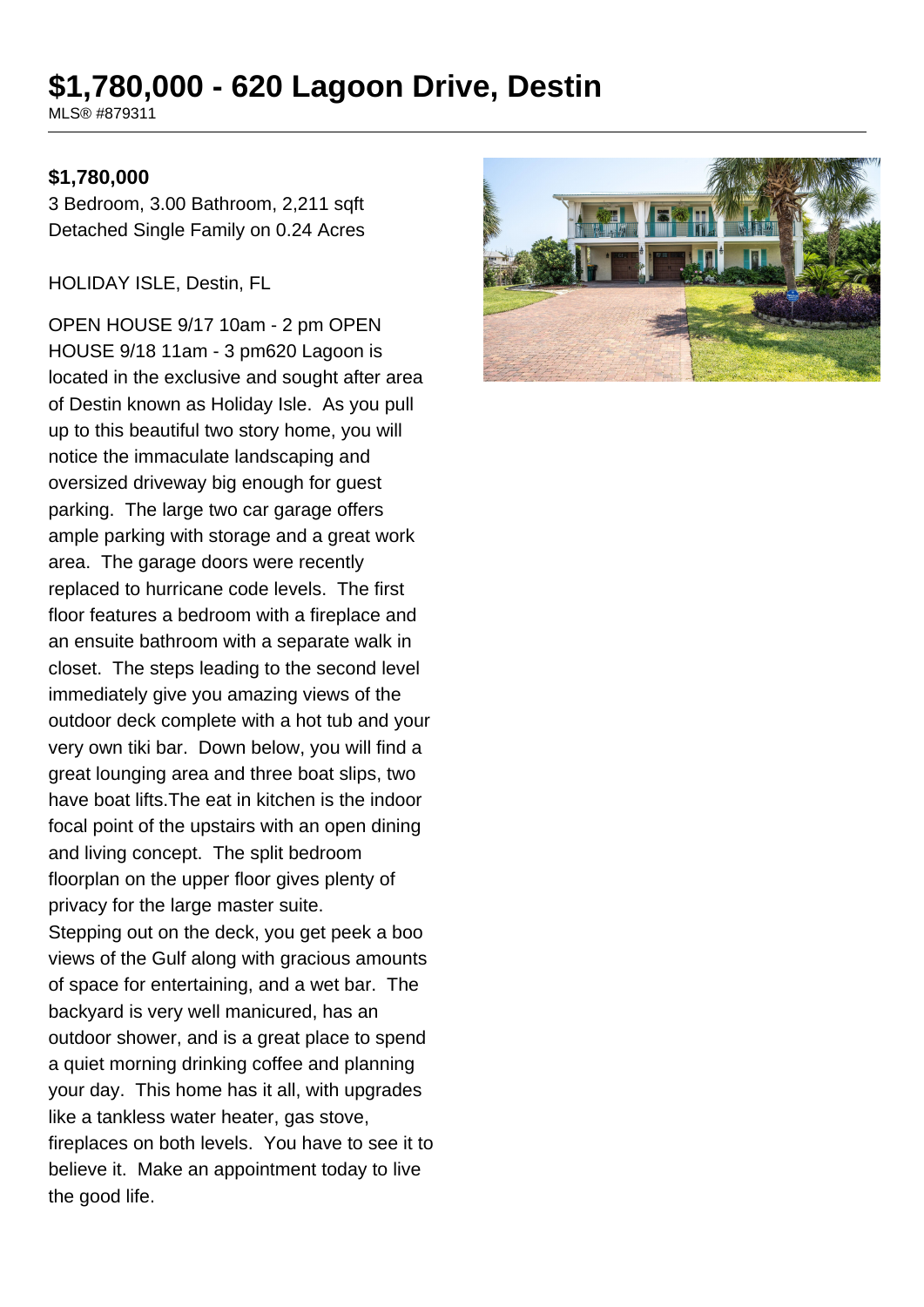Built in 1983

### **Essential Information**

| MLS@#                 | 879311                        |
|-----------------------|-------------------------------|
| <b>Sold Price</b>     | \$1,780,000                   |
| <b>List Price</b>     | \$1,799,000                   |
| <b>Bedrooms</b>       | 3                             |
| <b>Bathrooms</b>      | 3.00                          |
| <b>Full Baths</b>     | 3                             |
| <b>Square Footage</b> | 2,211                         |
| Acres                 | 0.24                          |
| <b>Year Built</b>     | 1983                          |
| <b>Type</b>           | <b>Detached Single Family</b> |
| Sub-Type              | Detached Single Family        |
| Style                 | Beach House                   |
| Status                | Sold                          |

# **Community Information**

| Address      | 620 Lagoon Drive    |
|--------------|---------------------|
| Area         | 14 - Destin         |
| Subdivision  | <b>HOLIDAY ISLE</b> |
| City         | Destin              |
| County       | Okaloosa            |
| <b>State</b> | FL                  |
| Zip Code     | 32541               |

### **Amenities**

| <b>Utilities</b>      | Electric, Public Sewer, Public Water |
|-----------------------|--------------------------------------|
| <b>Parking Spaces</b> | 2                                    |
| Parking               | Garage Attached                      |
| # of Garages          | 2                                    |
| Is Waterfront         | Yes                                  |
| Waterfront            | Canal                                |

# **Interior**

| Interior Features | Fireplace, Floor Tile, Pantry, Washer/Dryer Hookup, Wet Bar                          |
|-------------------|--------------------------------------------------------------------------------------|
| Appliances        | Dishwasher, Disposal, Microwave, Range Hood, Refrigerator W/IceMk,<br>Stove/Oven Gas |
| Heating           | <b>Heat Cntrl Electric</b>                                                           |